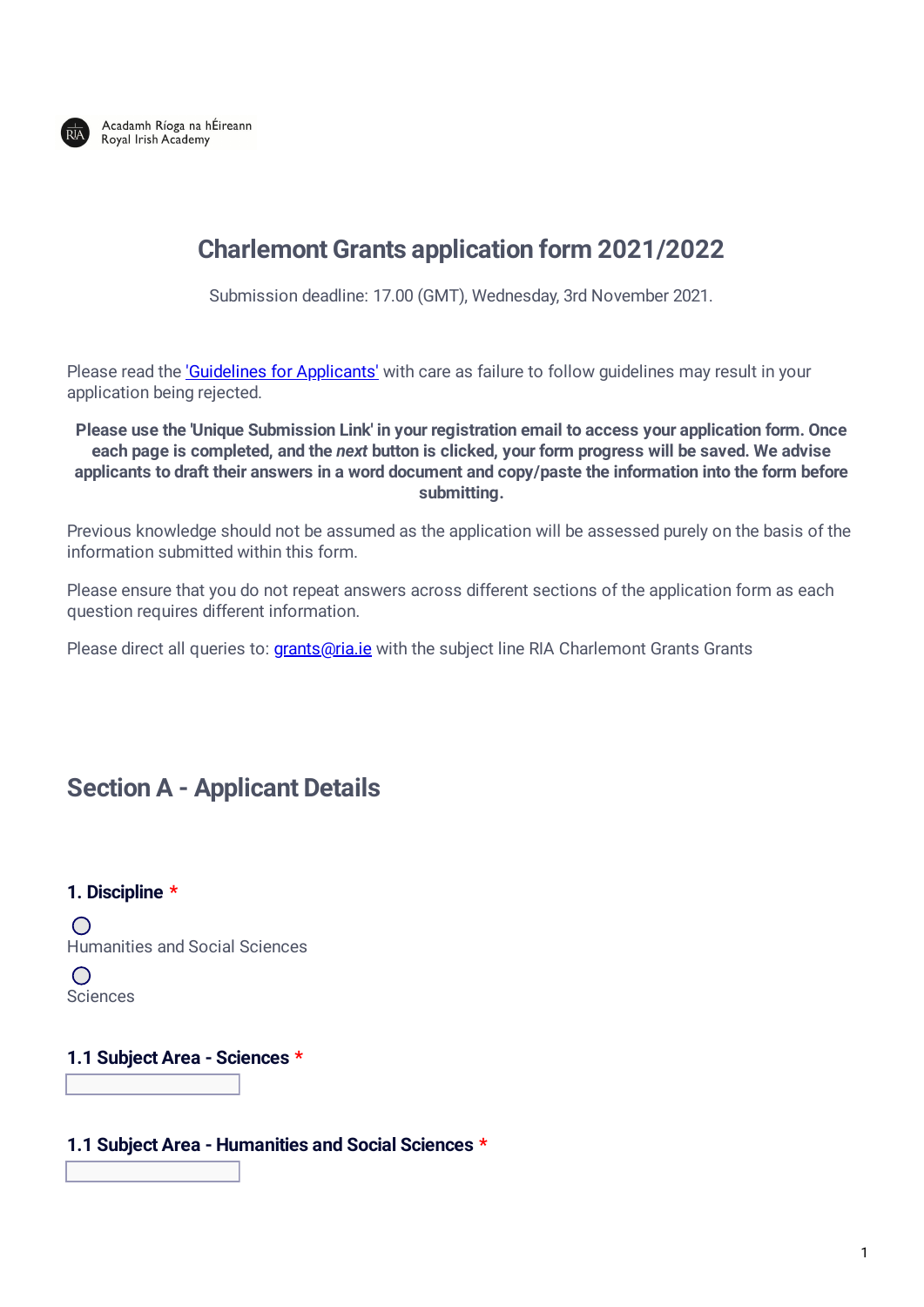#### **2.1 Name \***

Title First Name Second Name

## **2.2 Postal address (for correspondence) \***

Street Address

Street Address Line 2

City County

Poscode / Eircode

## **2.3 E-mail \***

example@example.com

### **2.4 Phone Number**

| Area Code | <b>Phone Number</b> |
|-----------|---------------------|

## **2.5 Institution \***

#### **2.6 Current position \***

### **2.7 Academic Training (please give dates and name(s) of degrees and university) \***

## **2.8 Other professional qualifications and distinctions \***

## **Section B - Details of partner**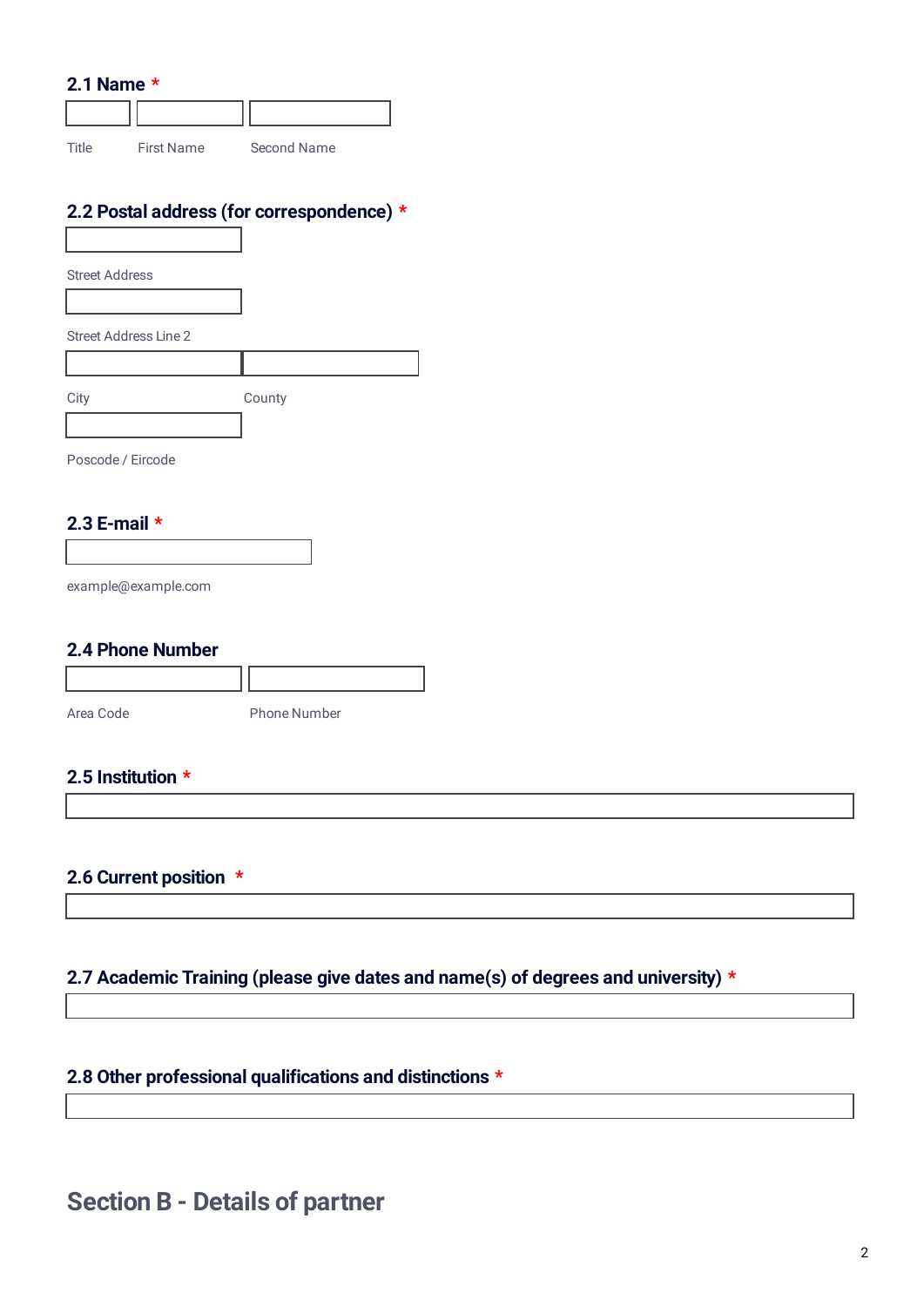**3.1 Please provide the name and address of the institution you intend to collaborate with \***

**3.2 Please state what contacts you already have with the proposed partner and the reason for your choice \***

**3.4 Please provide the names of individuals you intend to collaborate with \***

**Section C - Research proposal**

**4.1 Please indicate the subject area of the proposal \***

**4.2 Brief title of proposed research subject: \***

**4.3 Outline of research proposal (Maximum 1000 words): \***

0/1000

**4.4 Please provide a concise list of the intended outcomes from the proposed research activity (Maximum 1000 words): \***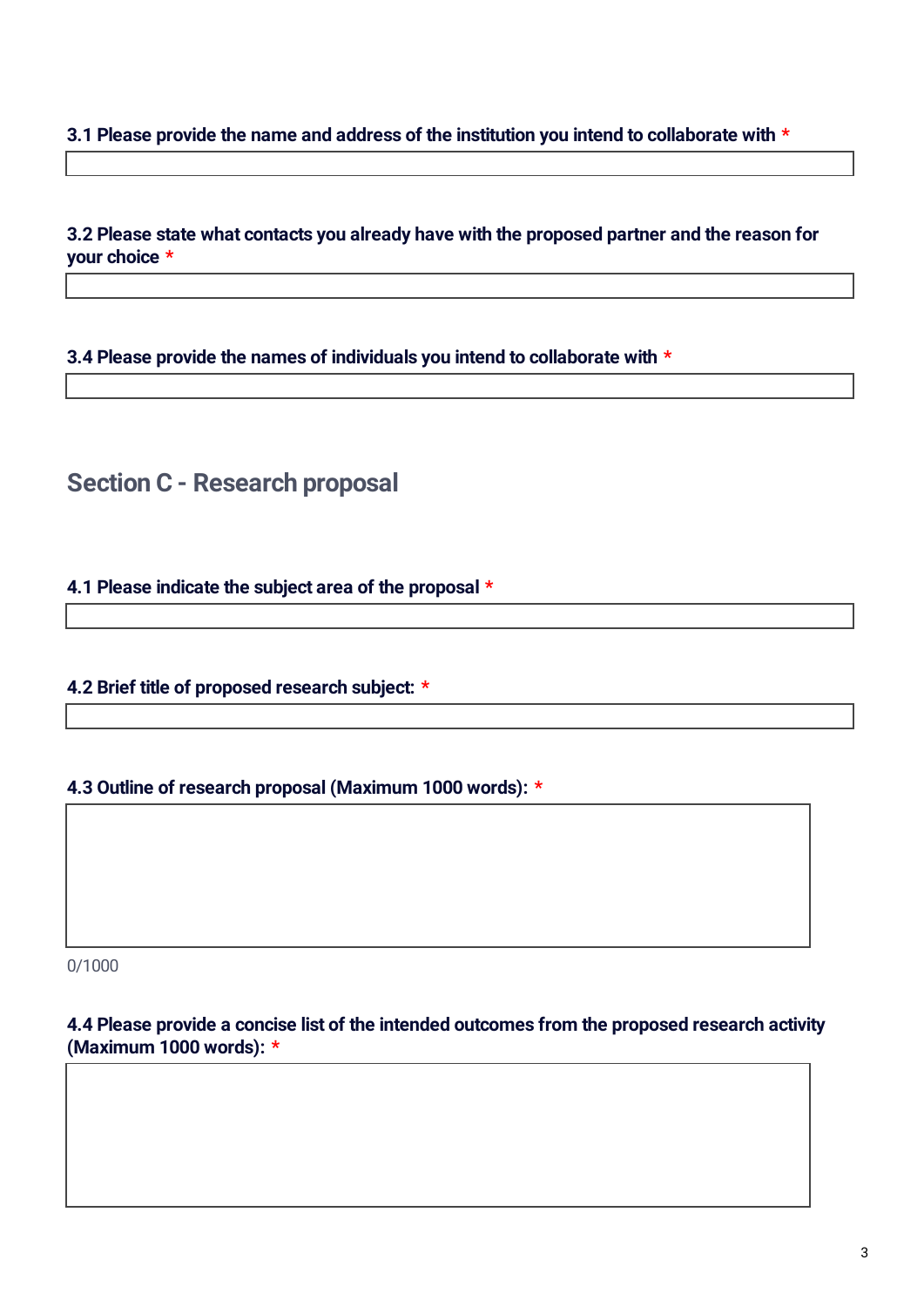## **Section D - External support**

**5.1 Particulars of any other financial support received or applied for in connection with this visit (matching or partfunding of the visit from another source is welcomed by the Academy). \***

**5.2 Particulars of any travel budget available to you in your current position (i.e. a ring-fenced travel fund). \***

## **Section E - Previous RIA Awards/ Fellowships**

**6.1 What previous awards/fellowships, if any, have you received from the Royal Irish Academy (within the last five years)? Please give names and dates. Please note that applicants may hold a maximum of two Academy awards in a five year period. \***

## **Section F - Publications**

**7.1 Please provide a list of a maximum of six principal publications by the applicant which are relevant to the application \***

**7.2 Please provide a list of a maximum of six principal publications by the partner which are relevant to the application \***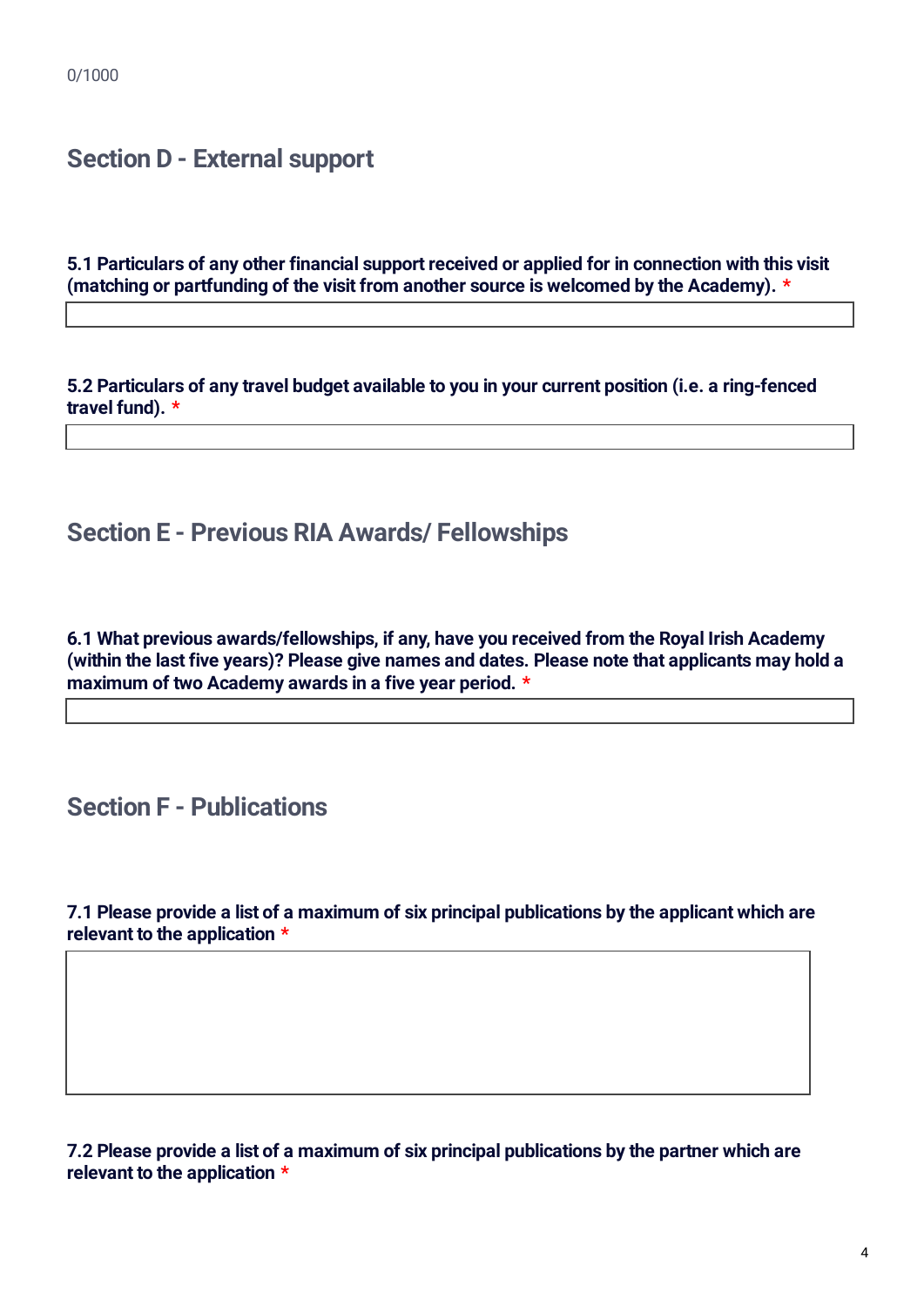# **Section G - Costings**

## **8.2 Total expenses (€ EURO) \***

**8.3 Other sources of income (if applicable) (€ EURO)**

## **8.4 Total amount sought (€ EURO) \***

### **8.5 How did you hear about the Charlemont Grant Scheme?**

## **Declarations**

**The Academy requires the research it funds be conducted in an ethical manner. It expects accurate reporting of findings and a commitment to enabling others to replicate results where possible; impartiality of researchers to the subject of the research and fair dealing in respect of other researchers and their intellectual property. Applicants should indicate whether their proposed research raises any special ethical issues. All applicants must confirm that they (please tick as necessary): \***

are aware of and have signed up to their respective institutions codes of good research conduct with  $\Box$  respect to the conduct of research including; principles of good practice, ethical approval, competence, responsibility, integrity, rights and dignity of research participants, data management and dissemination

 $\Box$  have secured approval for the proposed research from their respective institutions research ethics committee (or its equivalent)

### **Independent researchers without access to formal ethical scrutiny and approval should briefly**